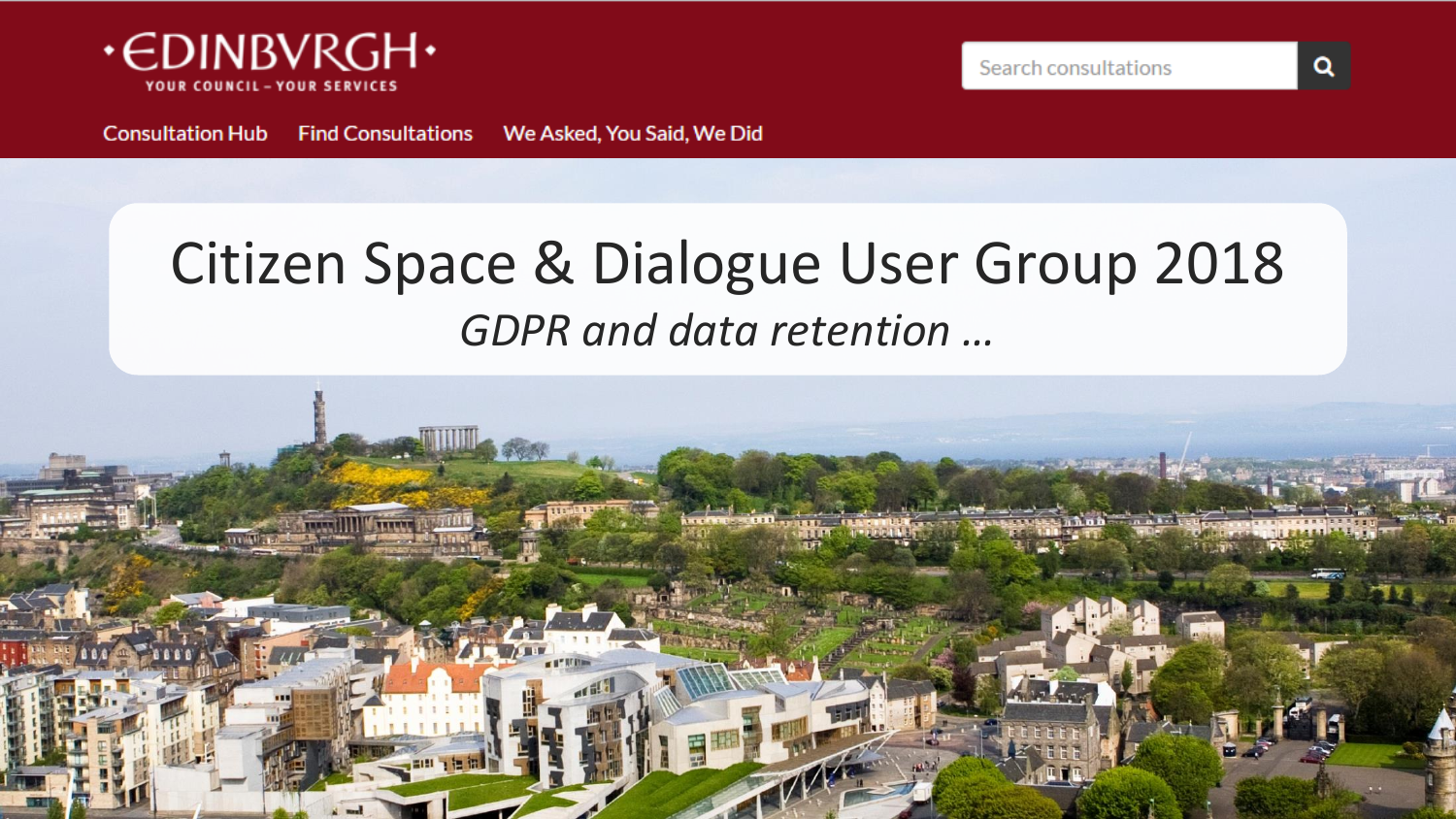# **General Data Protection Regulation (GDPR)**

- Comes into force 25 May 2018
- Expands the definition of personal data
- Changes some conditions of processing
- Introduces new privacy framework that focuses on accountability and demonstrating compliance
- Greater enforcement, bigger fines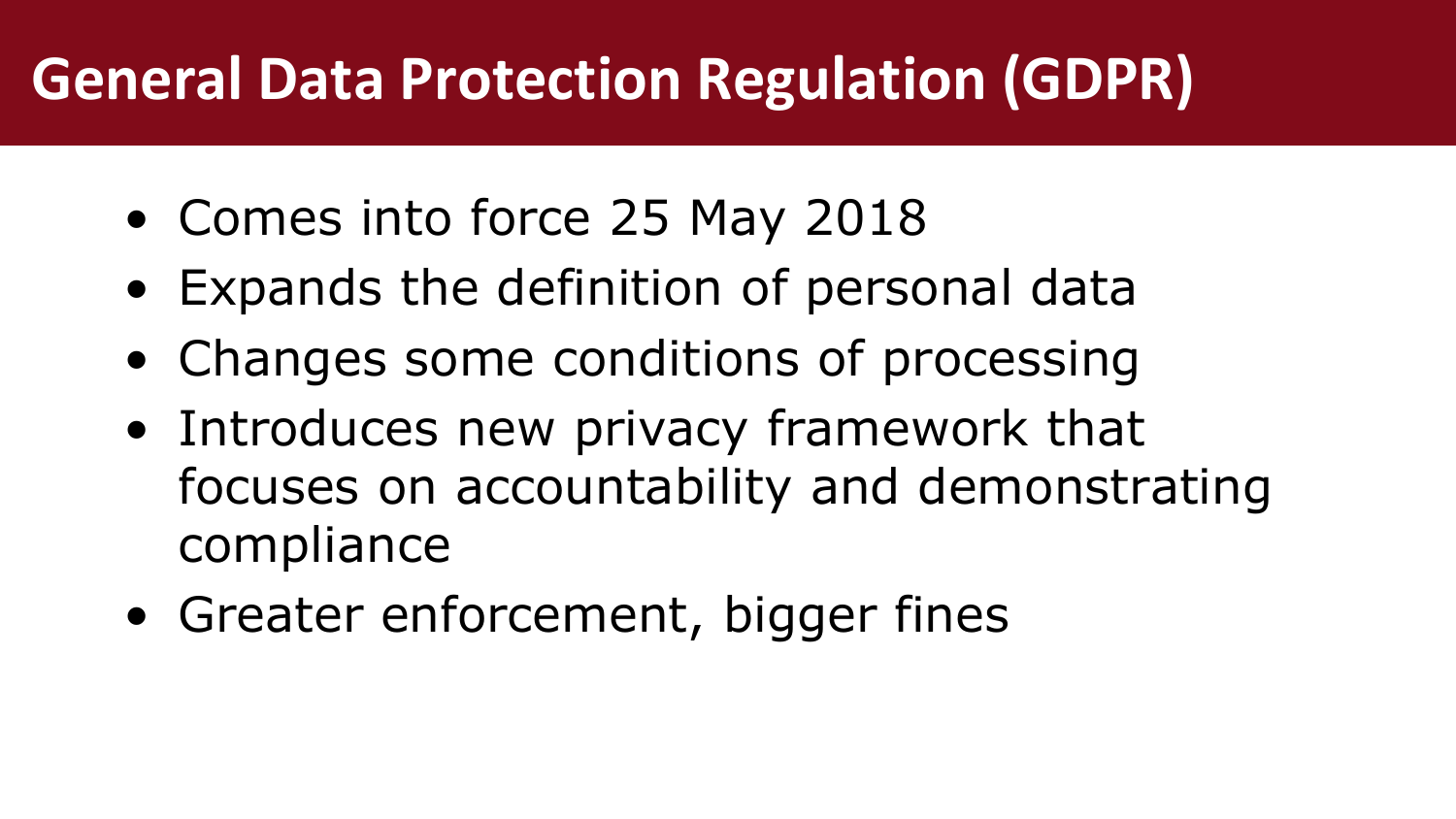# **Getting ready for GDPR**

- Privacy Impact Assessment carried out
	- Ensures all data protection principles are considered
	- **Provides evidence of governance decisions taken** around privacy risks
- Invited our Information Governance Unit to attend our Consultation Hub User Group
- Considered how we manage data retention**…**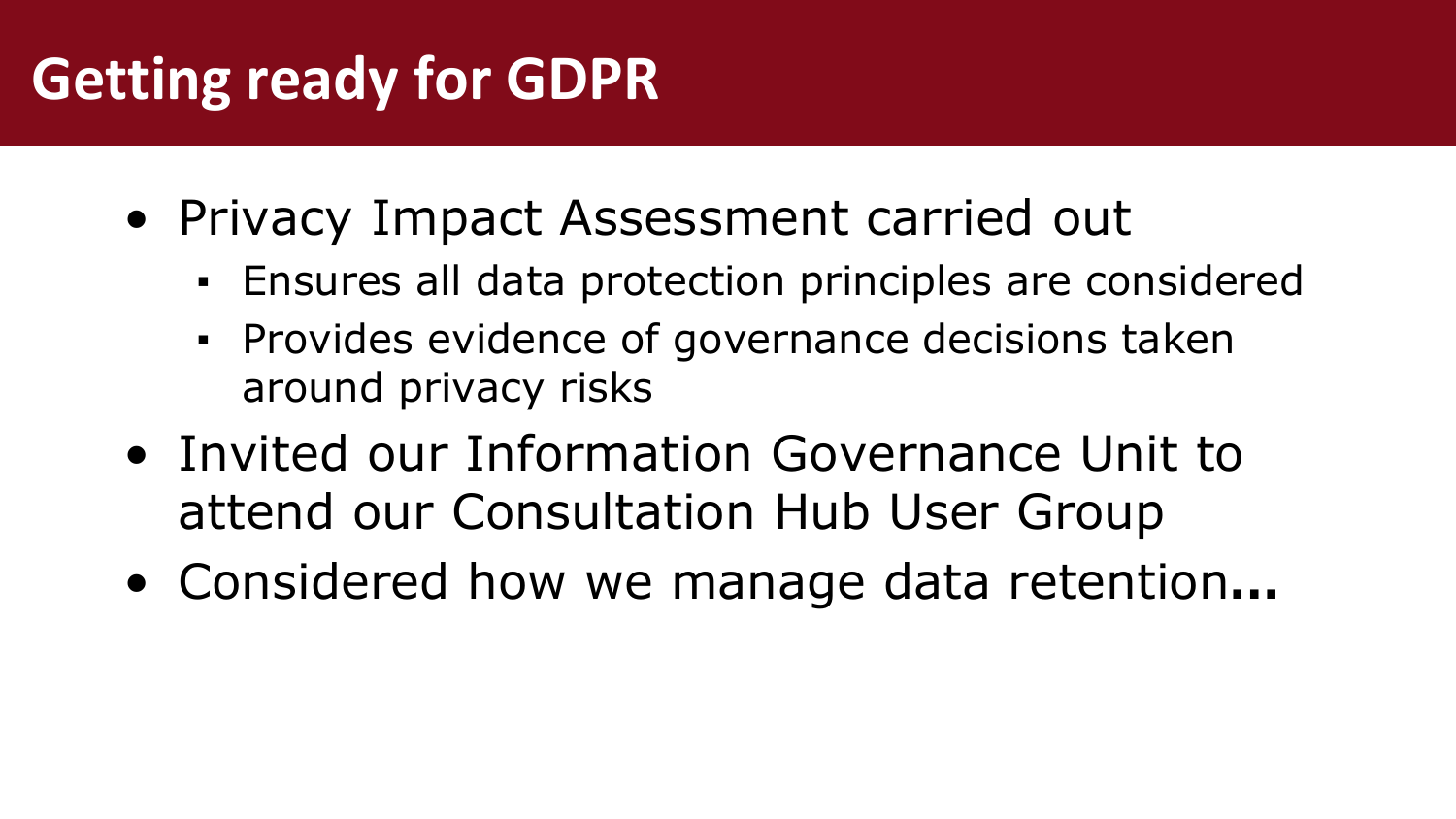### Guidance for reviewing consultations on the Hub

In line with the Council Records Retention Schedule and to adhere to the regulations of the General Data Protection Regulation coming into force in May 2018 we must review all consultations that have been closed for 3 years or longer in order to decide whether or not responses associated with these should be removed from the platform.

Type of Survey

- . Online this has responses attached. Follow this process through.
- . Link this does not have responses attached but is linked out to data. Follow this process through.
- . Offline there are no responses attached to an offline survey. This can be kept and noted in the comments that no personal data is held. Follow this process through.
- . Explanatory text there are no responses attached to explanatory text. This can be kept and noted in the comments that no personal data is held. Follow this process through.

This audit should be carried out twice per year. At the beginning of the year and in the middle of the year

- From the 'manage consultations' homepage on the Consultation Hub, download the list of consultations

| Citizen Space - City of Edinburgh Council                                                                     |                                           |           |                       | Logged in with emma.candy@edinburgh.gov.uk   Consultation Hub   Support   Log Out |                                                     |        |                    |
|---------------------------------------------------------------------------------------------------------------|-------------------------------------------|-----------|-----------------------|-----------------------------------------------------------------------------------|-----------------------------------------------------|--------|--------------------|
| Manage: Departments Consultations Users Interests Audiences Areas Pages Saved Questions Analyse Consultations |                                           |           |                       |                                                                                   |                                                     |        |                    |
| O Welcome! You are now logged in.                                                                             |                                           |           |                       |                                                                                   |                                                     |        |                    |
| <b>Find Consultations</b>                                                                                     |                                           |           |                       |                                                                                   |                                                     |        | O Acc Consultation |
| Find Consultations Matching                                                                                   |                                           |           |                       |                                                                                   |                                                     |        |                    |
| Title or Description:                                                                                         |                                           | Progress: |                       | Any state *                                                                       | Status: Any Status .                                |        |                    |
|                                                                                                               | Audience: Any Audience                    |           |                       | ٠                                                                                 |                                                     |        |                    |
| Interest:                                                                                                     | Any Interest                              |           | ٠                     |                                                                                   |                                                     |        |                    |
|                                                                                                               | Department: Any Department                |           |                       |                                                                                   |                                                     |        |                    |
| <b>Area:</b>                                                                                                  | Any Area                                  |           |                       |                                                                                   | ٠                                                   |        |                    |
|                                                                                                               | Owner: Any Owner                          |           |                       |                                                                                   | ٠                                                   |        |                    |
|                                                                                                               | Date: Open Date . Is between intimmivirum |           |                       | Til and international                                                             |                                                     | m      |                    |
|                                                                                                               | Results: At consultations                 | $\bullet$ |                       |                                                                                   |                                                     |        |                    |
| Vie Asked, You Said, VW Did. All consultations                                                                |                                           |           |                       | ٠                                                                                 |                                                     |        |                    |
| Private / Public: Any visibility *                                                                            |                                           |           |                       |                                                                                   |                                                     |        |                    |
|                                                                                                               |                                           |           |                       |                                                                                   |                                                     |        | Search.            |
| Showing All Consultations                                                                                     |                                           |           |                       |                                                                                   | <b>8</b> Download This List of Consultations (1850) |        |                    |
| 4 Consultation Title-                                                                                         |                                           |           |                       | a Responses à Department à Oviner à Open Date à Olose Date à Status               |                                                     |        | 4 Progress 4       |
| 20 mph Speed Limits for<br>Edinburgh                                                                          |                                           | 凯         | Eleen<br><b>Howth</b> | 20/06/2014                                                                        | 17/10/2014                                          | Closed | Published          |

- a. Sort the list by end date to see which consultations ended 3 years ago or more and should therefore be reviewed in line with the Council data retention schedule.
- b. Copy and paste the details of those that are to be reviewed into the master spreadsheet which is saved - G:\Corp\Business Intelligence\Strategy and Insight\Insight and Engagement\Consultation Framework\Consultation Hub\Data Retention\Data Retention Record.xlsx
- This will ensure that, once a consultation has been audited and any information is deleted, we have a record of it, including how many responses there were (if any) and what action was taken. It also ensures that we have a record of where we are with the data retention / review process.
- There is a standard email that should be sent out to owners (or contact it may have been set up by the S&I Team on behalf of a service) of consultations to advise them of what is happening and give them an opportunity to deal with any data they wish to download or to object if there is any reason to retain the consultation on the Hub, please email template doc. Please tweak the email accordingly.
- Emails should be sent out from the Strategy and Insight inbox so that they can always be dealt with by a member of the team. A reminder should be sent out in week 3
- As per the email, we can send out a copy of the report to the service area if they ask us to. It is up to them to be aware of local data retention rules in their area
- If we are keeping personal information (responses) for longer than 3 years it is important to note the reason for this on the spreadsheet

Please note: Some consultations will be high profile and should be kept as a permanent record in the archives. Although the facility for this is yet to be developed we should, where we feel appropriate, advise the service area that we will liaise with the archives on whether it is appropriate to retain a permanent record of the consultation. If so, until a facility is developed, we will retain the consultation on the Hub (in its entirety) and note this on the spreadsheet. For consultations that have been archived we should rename with 'archived' at the front of the title.

### After the 4 week period allocated to services to respond:

o You are ready to remove personal data (responses) unless you have agreed otherwise

### **Online Survey**

- o Clone the original survey
- o If there is 'We Asked, You Said, We Did' information you will need to copy this over to the new version as it is automatically cleared but we want to retain this. Check this before you delete the old version.
- o Responses/personal information are now cleared
- o Update the title to remove the 'Copy of detail and rename survey with 'deleted' at the front of the fitle to indicate that this is an audited version and so limited information is available
- o Delete the original survey with responses attached

Link

- o Go into the original consultation
- o Retract the consultation
- o Go into dashboard and into 'Link'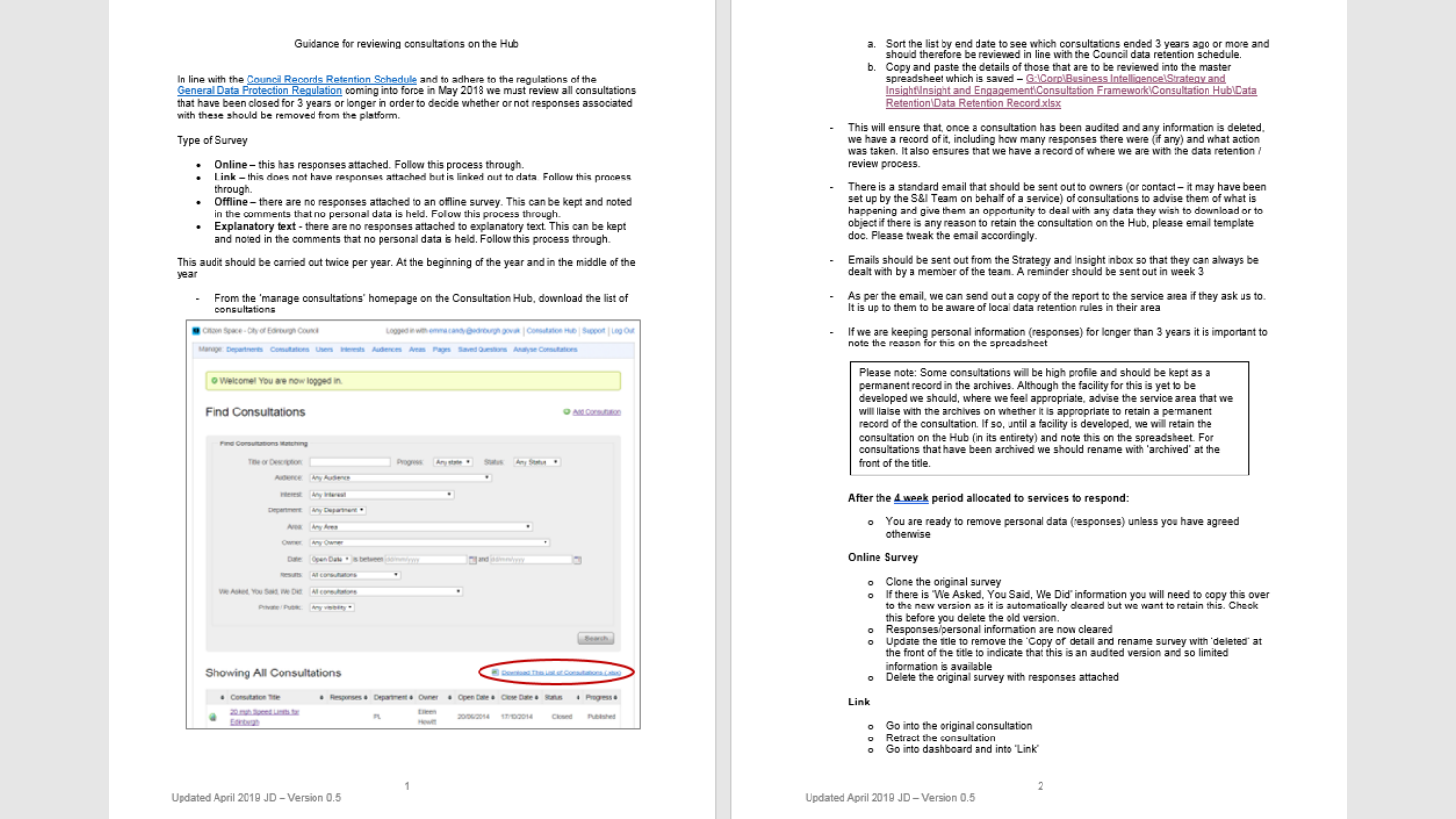# **Reviewing consultations on the hub**

- Guidance note created for the process
- Weekly leavers list / users list
- Review those closed for more than 3 years in line with our Records Retention Schedule
- Audit every 6 months
- Decide whether or not responses associated with these should be removed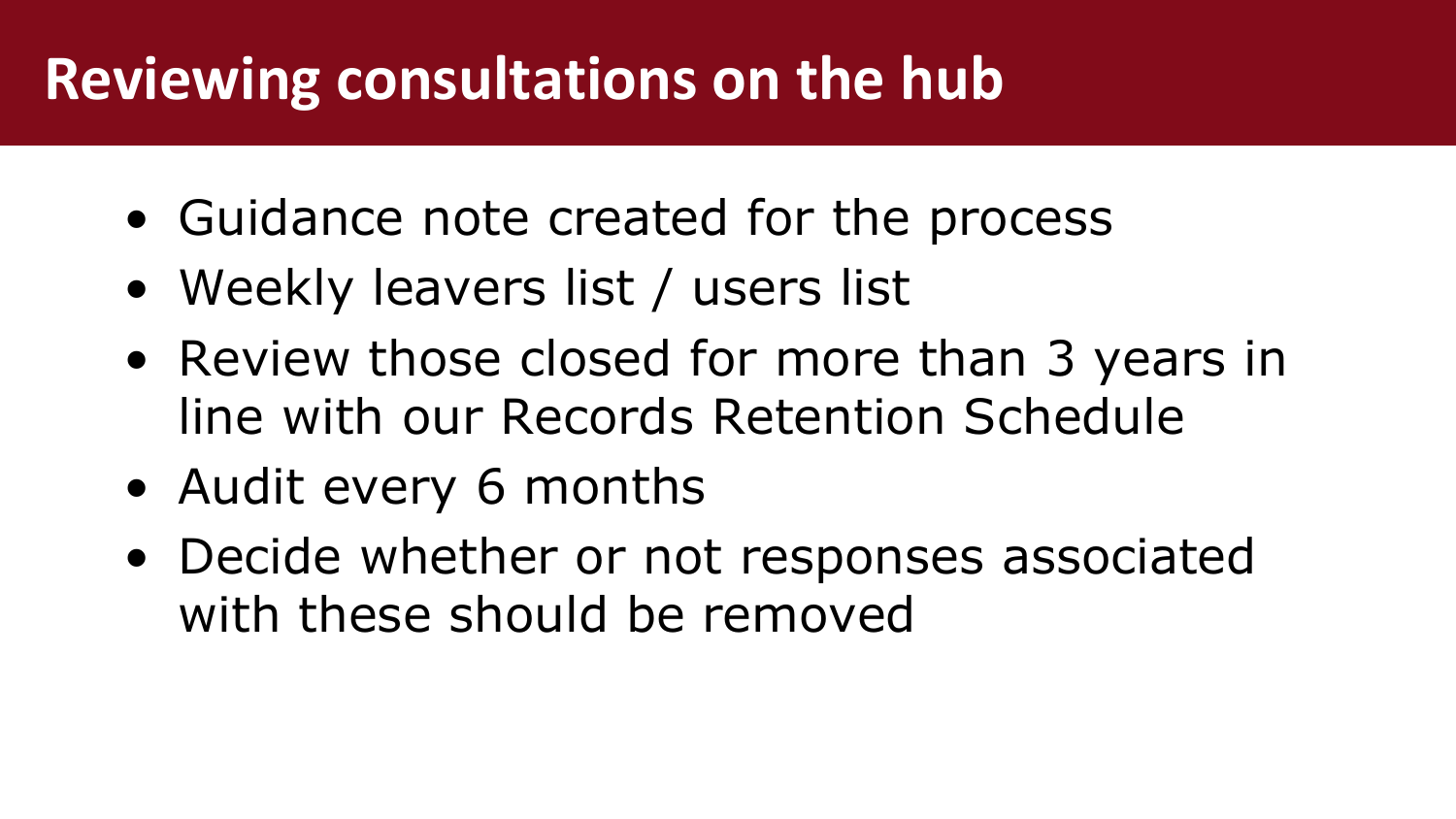### **Data retention record**

- Advice from our Info Governance team
- Record documents decision regarding consultation
	- **E** Review dates
	- Decision to destroy / retain
	- **Reviewing officer**
	- Comments on decision
	- Location where outcome documents stored